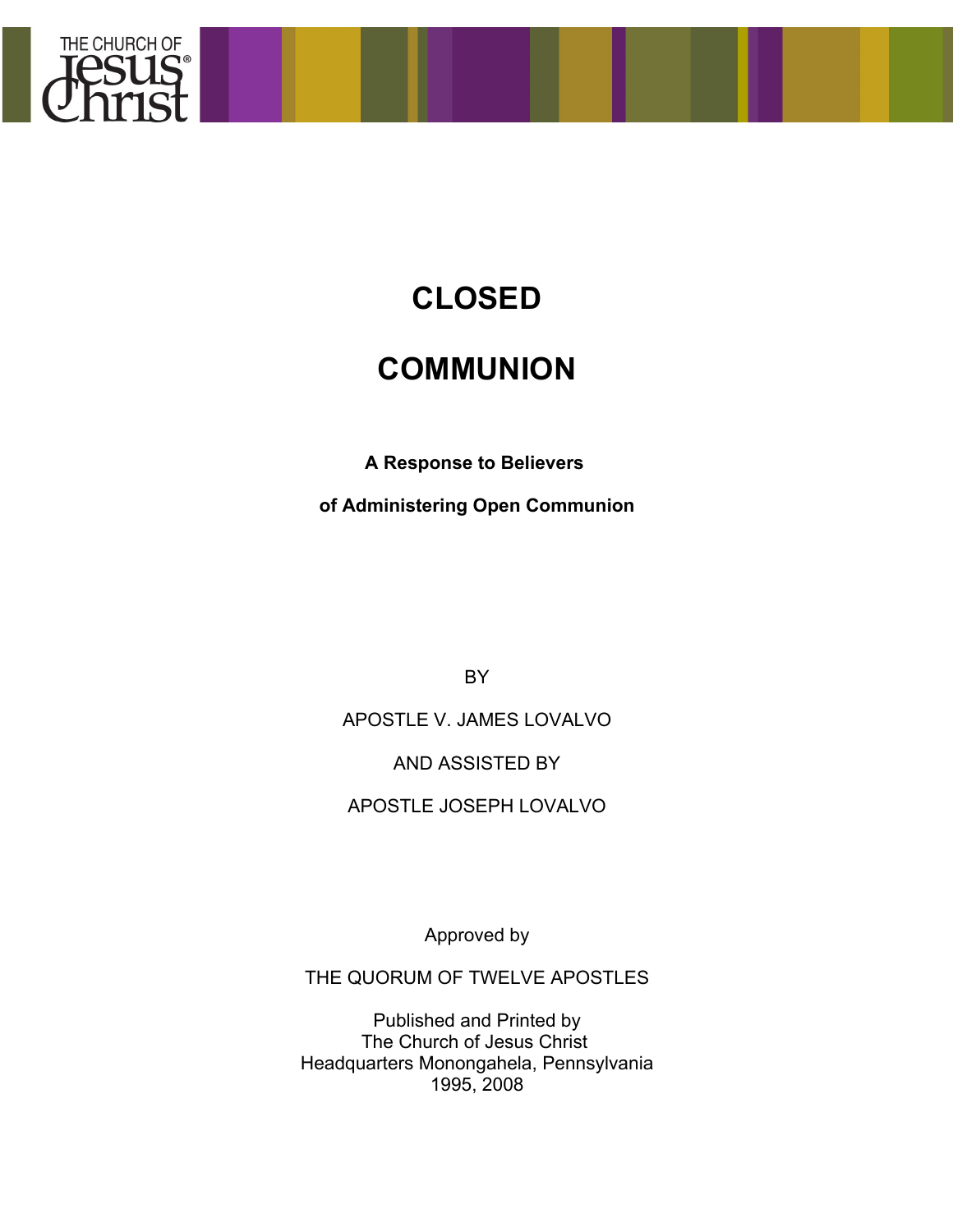**Contents** 

| Acknowledgement                                                                                       |
|-------------------------------------------------------------------------------------------------------|
| Preface                                                                                               |
| REGARDING THE ADMINISTERING OF CLOSED COMMUNION 4                                                     |
| SCRIPTURE TO CONFIRM THAT COMMUNION WAS TO BE<br>GIVEN ONLY TO BAPTIZED MEMBERS (CLOSED COMMUNION) BY |
| MORE SCRIPTURE TO CONFIRM CLOSED COMMUNION 7                                                          |
|                                                                                                       |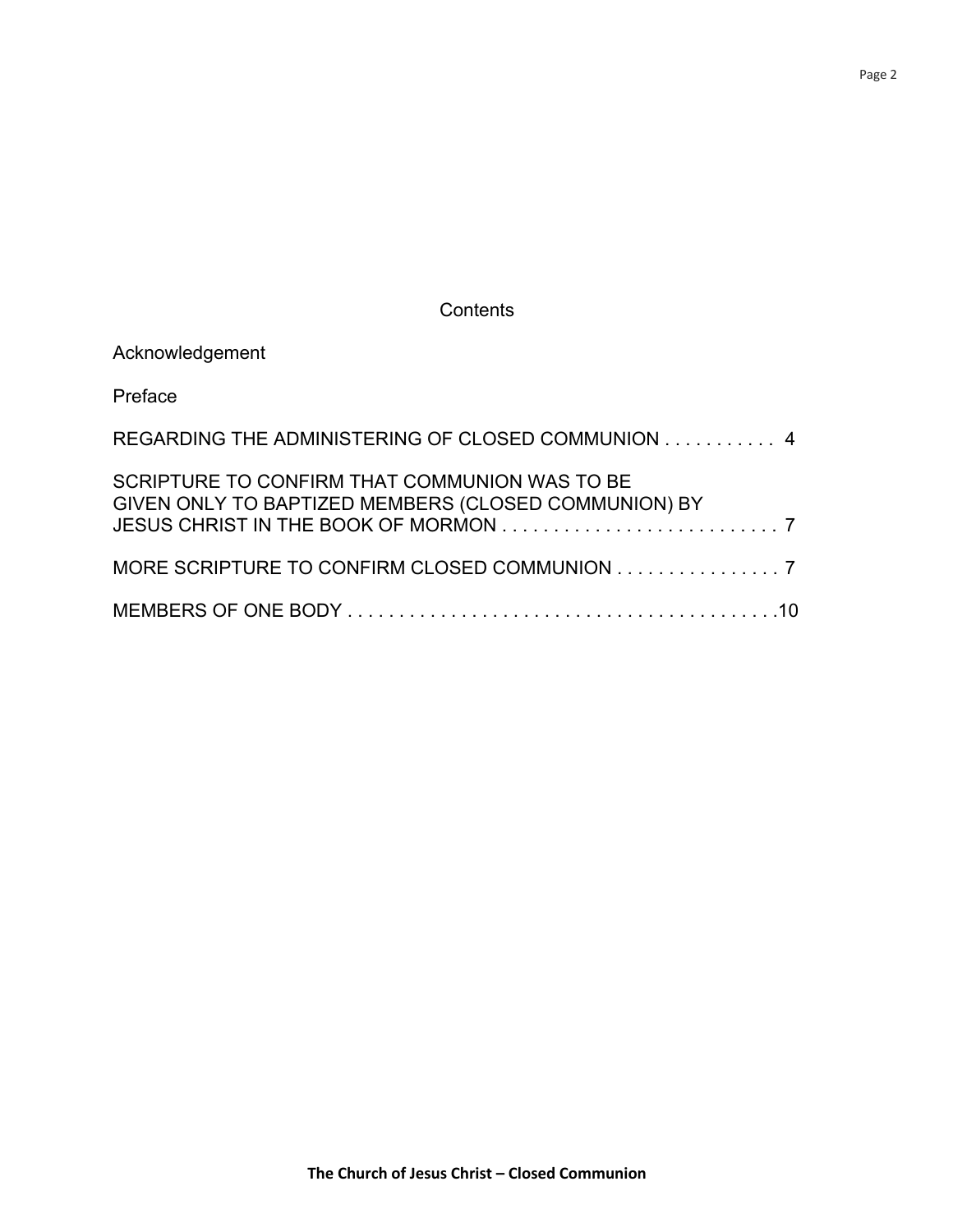## ACKNOWLEDGEMENT

I appreciate the help of Brother Joseph Lovalvo, who made some relevant suggestions and pointed out some pertinent Scripture in defense of *Closed Communion.*

Brother V. James Lovalvo

#### Preface

This short article is written to support the administering of *Closed Communion* by The Church of Jesus Christ and attest to its truth by quoting passages of Scripture in the Bible and Book of Mormon. It is also a vehicle to prove that *Open Communion* cannot be scripturally substantiated. Many churches have adopted this pr<sup>o</sup>cedure as an accommodation, in fear of offending visitors.

During the past sixty-two years, I have asked several visitors to The Church of Jesus Christ, if not being permitted to partake of the Sacrament offended them. Only one of those asked took offense. The others respected the Church's custom.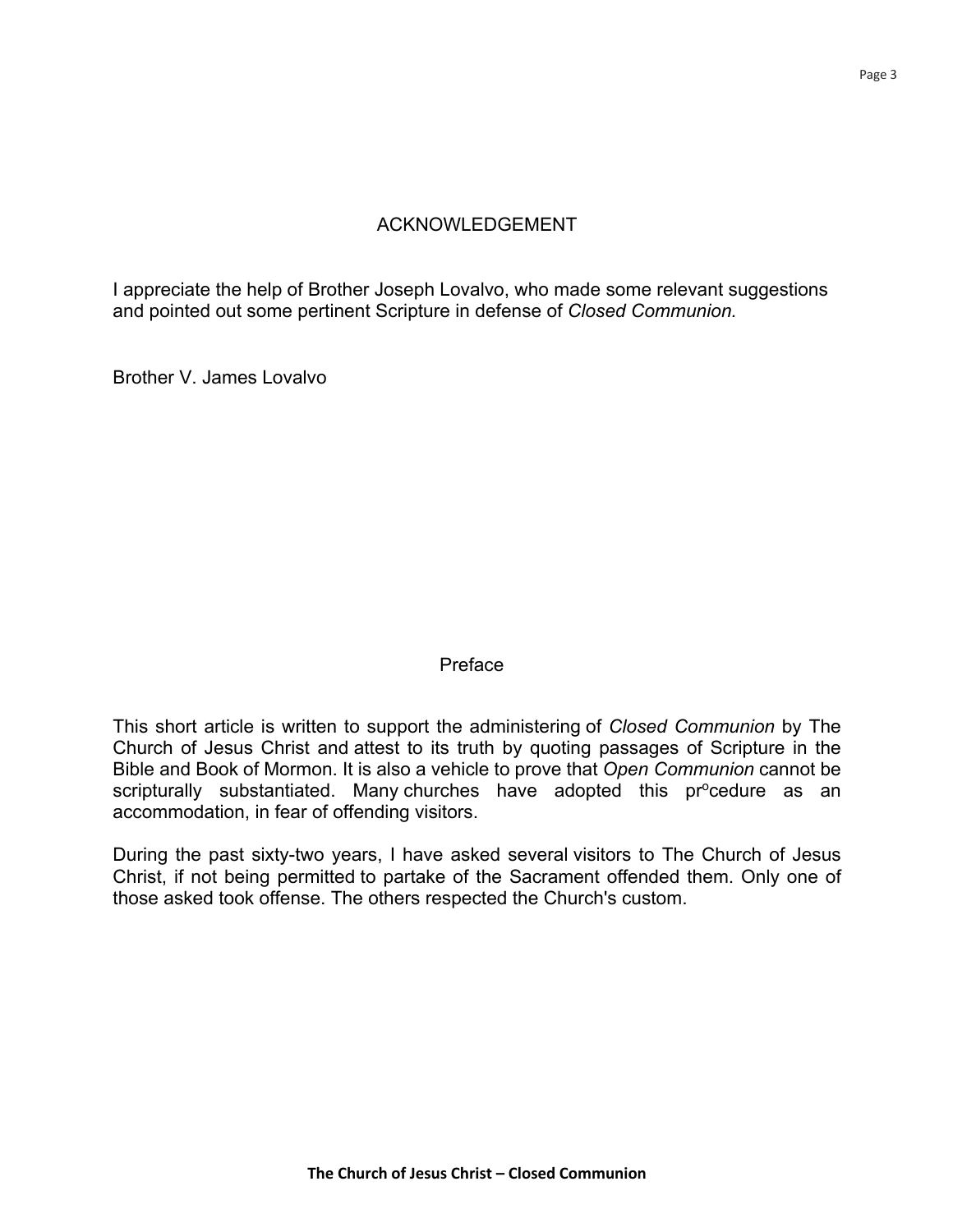## **A Response to Those Who Believe in Administering Open Communion**

The Church of Jesus Christ has adopted *Closed Communion* as an ordinance taken from the Scriptures in the Bible and the Book of Mormon.

There are some that say that The Church of Jesus Christ should abolish *Closed Communion,* because many nonmembers (visitors) feel offended at being deprived of the Lord's Supper and, of a consequence, never return. To those who believe that *Open Communion* should be instituted, please answer the following questions:

- 1. If you say that the Church has lost many non-members because of *Closed Communion,* how many has it lost?
- 2. If some members of another Christian faith would want to become members of The Church of Jesus Christ without being baptized by its Priesthood, would you accept them?
- 3. If yes, then you are acknowledging that other churches have authority equal to The Church of Jesus Christ, thereby denying its profession of "sole authority."
- 4. If the answer is no, then you are judging the non-member of not being worthy of partaking the Lord's Supper because he/she is not baptized by the Priesthood authority of The Church of Jesus Christ. Consequently, your argument in favor of *Open Communion* is invalid.

## REGARDING THE ADMINISTERING OF CLOSED COMMUNION

It must be recognized that Jesus Christ could do anything He wanted while He was on earth.

Jesus forgave sins without the person being baptized:

"And, behold, they brought to him a man sick of the palsy, lying on a bed: and Jesus seeing their faith said unto the sick of the palsy; Son, be of good cheer; thy sins be forgiven thee. And, behold, certain of the scribes said within themselves, This man blasphemeth. And Jesus knowing their thoughts said, Wherefore think ye evil in your hearts? For whether is easier, to say, Thy sins be forgiven thee; or to say, Arise, and walk? But that ye may know that the Son of man hath power on earth to forgive sins, (then saith he to the sick of the palsy,) Arise, take up thy bed, and go unto thine house" (Matthew 9:2-6 and Mark 2:5-11).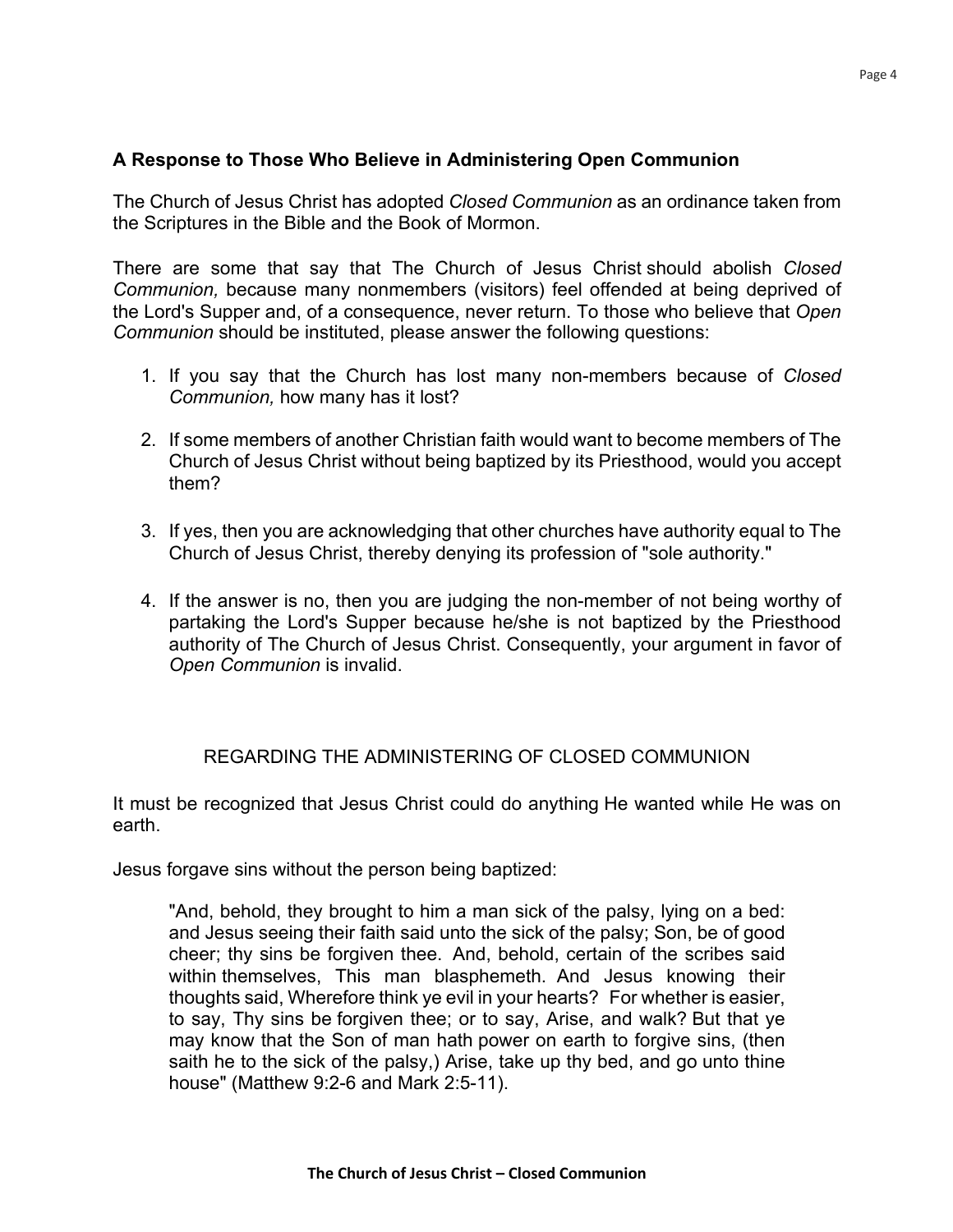Jesus Christ saved the thief on the cross without being baptized:

"And Jesus said unto him, Verily I say unto thee, Today shalt thou be with me in paradise" (Luke 23:43).

Christ could forgive sins and save men and women eternally without baptism while He was alive. But as soon as He died on the cross, His commandment that no one could enter or see the kingdom of god went into effect (John 3:1-5).

God gave the Ten Commandments, yet He (through His Spirit) commanded Nephi to kill Laban (I Nephi 4:10-13). At times, the Lord also commanded Israel to destroy complete cities, killing men, women, children and animals.

God, who gave the law and His Son who gave commandments, can do anything They want because of Their eternal wisdom, knowledge and power. But when They command or give instructions, no person has the authority to change them, no matter what the heart says or how the mind rationalizes. It is written:

"Surely your turning of things upside down shall be esteemed as the potter's clay: for shall the work say of him that made it, He made me not? or shall the thing framed say of him that framed it, He had no understanding?" (Isaiah 29:16).

It is also understood that the reception of the Holy Spirit was by the laying on of hands (Acts 8 and Moroni 2), yet the Lord allowed the Holy Spirit to fall upon Cornelius and his household before they were baptized. God could do anything He wanted, but what He or Jesus Christ commanded or commands, must be obeyed without question.

In the Old Testament, God gave strict commandments regarding a stranger who wanted to live among the Israelites. He could not partake of the ordinances-which were given solely for Israel - unless he was circumcised. This is a type and a shadow that one has to belong to the family of God before being permitted to partake of the Lord's Supper. The following Scriptures support this argument:

#### **Exodus 12:43-45, 48-49**

43 And the LORD said unto Moses and Aaron, this is the ordinance of the passover: There shall no stranger eat thereof:

44 But every man's servant that is bought for money, when thou hast circumcised him, then shall he eat thereof.

45 A foreigner and an hired servant shall not eat thereof.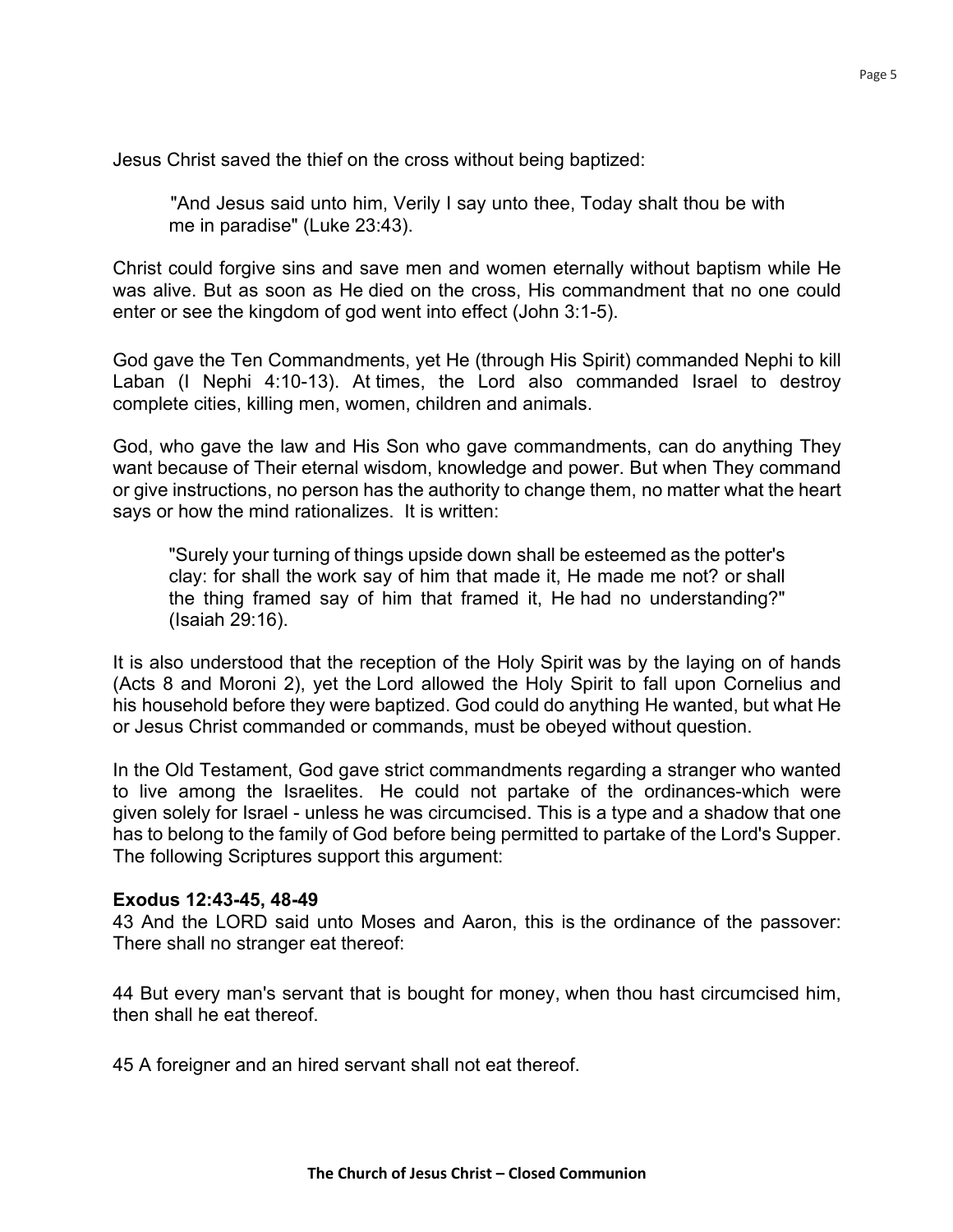48 And when a stranger shall sojourn with thee, and will keep the passover to the LORD, let all his males be circumcised, and then let him come near and keep it; and he shall be as one that is born in the land: for no uncircumcised person shall eat thereof.

49 One law shall be to him that is homeborn, and unto the stranger that sojoumeth among you.

#### **Exodus 29:31-33**

31 And thou shalt take the ram of the consecration, and seethe his flesh in the holy place.

32 And Aaron and his sons shall eat the flesh of the ram, and the bread that is in the basket, by the door of the tabernacle of the congregation.

33 And they shall eat those things wherewith the atonement was made, to consecrate and to sanctify them: but a stranger shall not eat thereof, because they are holy.

#### **Leviticus 22:9-10**

9 They shall therefore keep mine ordinance, lest they bear sin for it, and die therefore, if they profane it: I the LORD do sanctify them.

10 There shall no stranger eat of the holy thing: a sojourner of the priest, or an hired servant, shall not eat of the holy thing.

#### **Leviticus 24:22**

22 Ye shall have one manner of law, as well for the stranger, as for one of your own country: for I am the LORD your God.

#### **Numbers 9:14**

14 And if a stranger shall sojourn among you, and will keep the passover unto the LORD; according to the ordinance of the passover, and according to the manner thereof, so shall he do: ye shall have one ordinance, both for the stranger, and for him that was born in the land.

#### **Numbers 15:15-16**

15 One ordinance shall be both for you of the congregation, and also for the stranger that sojoumeth with you, an ordinance for ever in your generations: as ye are, so shall the stranger be before the LORD.

16 One law and one manner shalI be for you, and for the stranger that sojoumeth with you.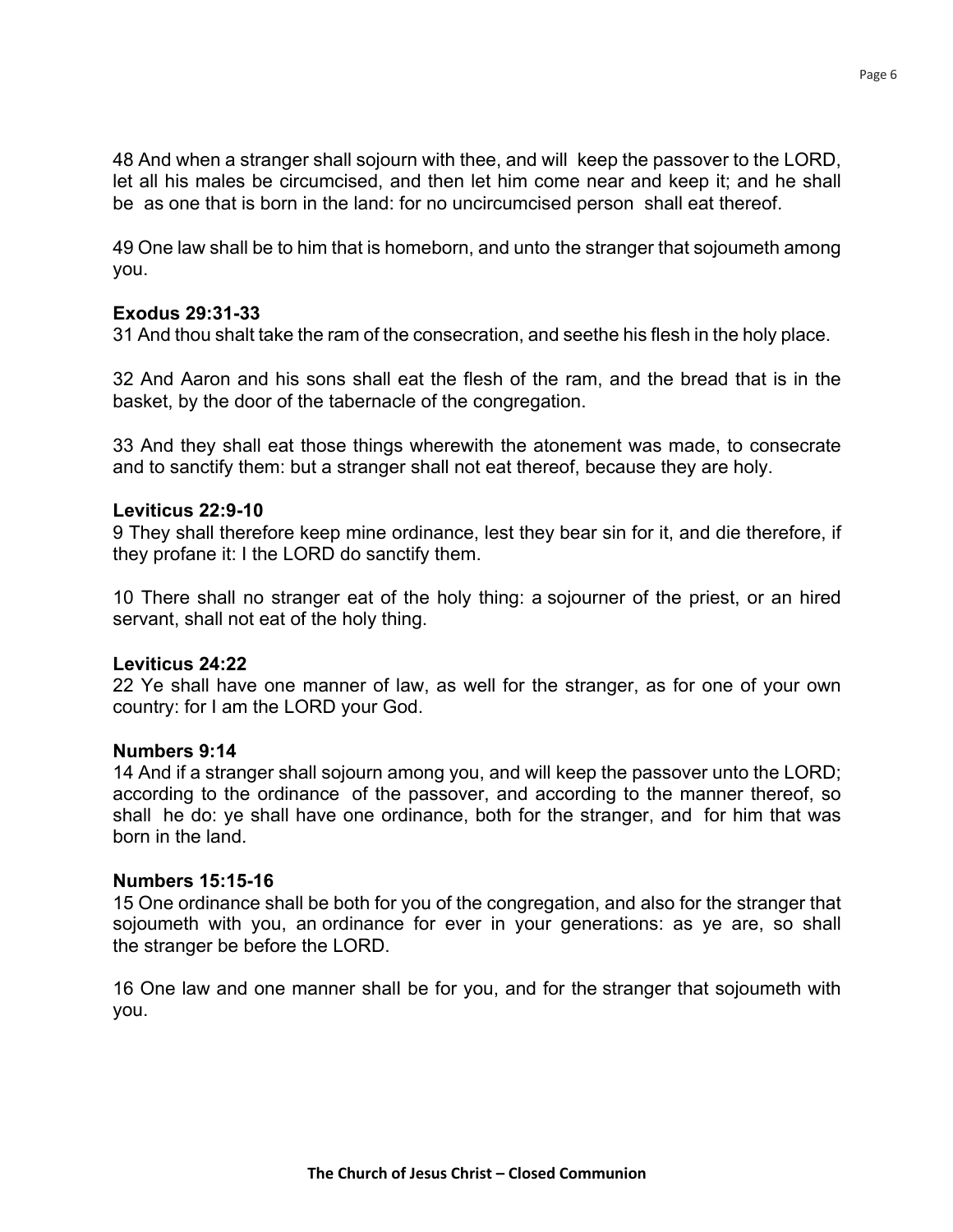#### SCRIPTURE TO CONFIRM THAT COMMUNION WAS TO BE GIVEN ONLY TO BAPTIZED MEMBERS (CLOSED COMMUNION) BY JESUS CHRIST IN THE BOOK OF MORMON

#### **3 Nephi 18:5-7**

5 And when the multitude had eaten and were filled, he said unto the disciples: Behold there shall one be ordained among you, and to him will I give power that he shall break bread and bless it and give it *unio the people of my church, unto all those who shall believe and be baptized in my name.*

6 And this shall ye always observe to do, even as I have done, even as I have broken bread and blessed it and given it unto you.

7 And this shall ye do in remembrance of my body, which **I** have shown unto you. And it shall be a testimony unto the Father that ye do always remember me. And if ye do always remember me ye shall have my Spirit to be with you.

As the Son of God, it was Christ's prerogative to give the Sacrament to the multitude, baptized or not, because He knew that all of them would be baptized soon. He also gave a strict commandment to His disciples, to give the Holy Communion only to baptized members of His Church (as stated above).

## MORE SCRIPTURE TO CONFIRM CLOSED COMMUNION

#### **Moroni 4:1-3**

1 The manner of their elders and priests administering the flesh and blood of Christ unto the Church; and they administered it according to the commandments of Christ; wherefore we know the manner to be true; and the elder or priest did minister it

2 And they did kneel down with the church, and pray to the Father in the name of Christ, saying:

3 O God, the Eternal Father, we ask thee in the name of thy Son, Jesus Christ, to bless and sanctify this bread to the souls of all those who partake of it; that they may eat in remembrance of the body of thy Son, and witness unto thee, O God, the Eternal Father, that they are willing to take upon them the name of thy Son, and always remember him, and keep his commandments which he hath given them, that they may always have his Spirit to be with them. Amen.

## **Acts 2:41-42**

41 Then they that gladly received his word were baptized: and the same day there were added unto them about three thousand souls.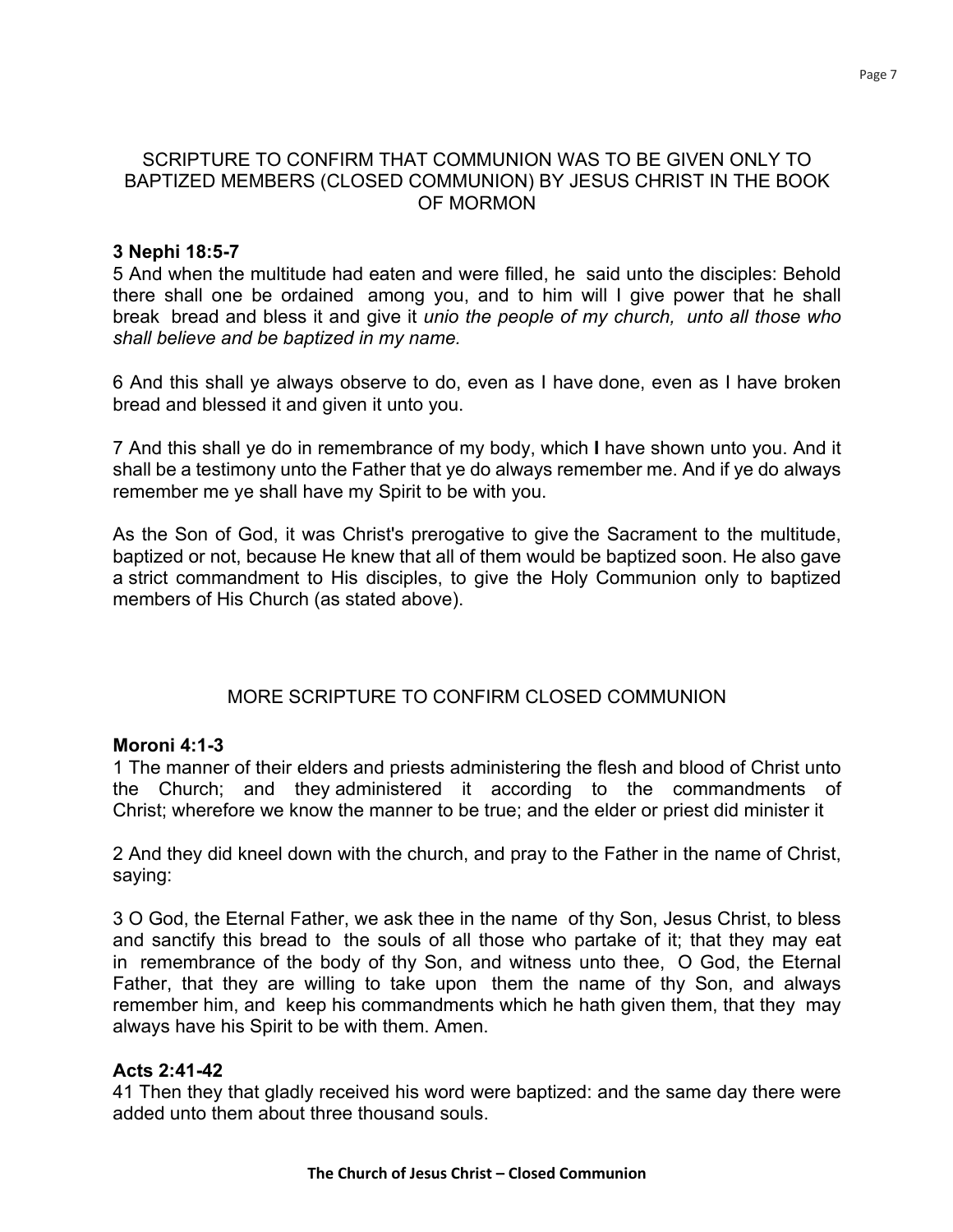42 And they continued steadfastly in the apostles' doctrine and fellowship, and in breaking of bread, and in prayers.

The above passages of Scripture could be misconstrued to mean eating together, and not necessarily the Lord's Supper, but The Church of Jesus Christ believes that the subject matter was the Holy Communion.

The Apostle Paul, in writing to the Church in Comish admonishes them concerning the Lord's Supper (*Closed Communion):*

#### **1 Corinthians 10:16-17**

16 The cup of blessing which we bless, is it not the communion of the blood of Christ? The bread which we break, is it not the communion of the body of Christ?

17 For we being many are one bread, and one body: for we are all partakers of that one bread. (See also 1 Corinthians 11:25 ff.)

#### **1 Corinthians 11:23-30**

23 For I have received of the Lord that which also I delivered unto you, That the Lord Jesus the same night in which he was betrayed took bread:

24 And when he had given thanks, he brake it, and said, Take, eat: this is my body, which is broken for you: this do in remembrance of me.

25 After the same manner also he took the cup, when he had supped, saying, This cup is the new testament in my blood: this do ye, as oft as ye drink it, in remembrance of me.

26 For as often as ye eat this bread, and drink this cup, ye do shew the Lord's death till he come.

27 Wherefore whosoever shall eat this bread, and drink this cup of the Lord, unworthily, shall be guilty of the body and blood of the Lord.

28 But let a man examine himself, and so let him eat of that bread, and drink of that cup.

29 For he that eateth and drinketh unworthily, eateth and drinketh damnation to himself, not discerning the Lord's body.

30 For this cause many are weak and sickly among you, and many sleep.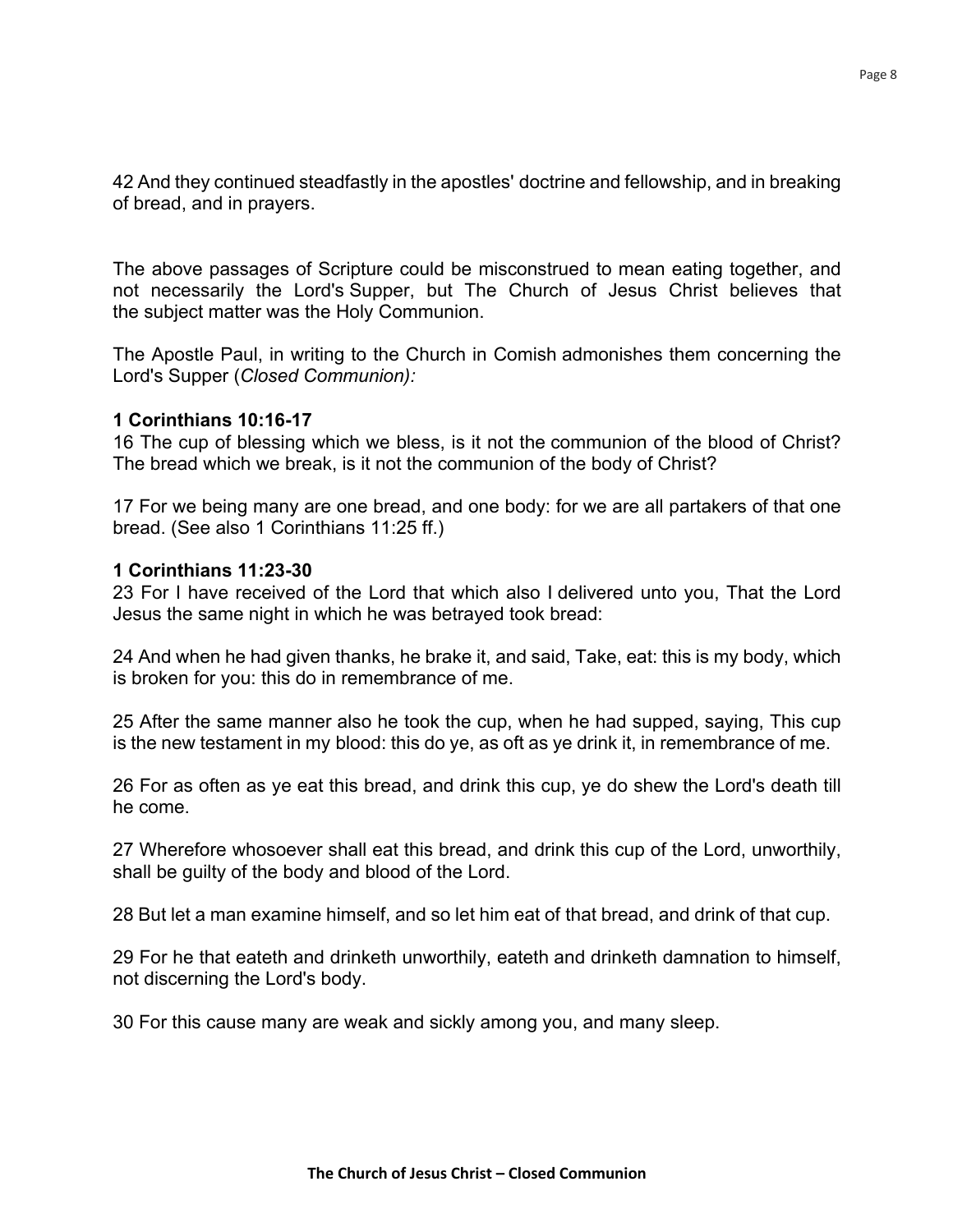As stated earlier, under the law, a non-Israelite who wanted to become a member of Israel had to be circumcised. It was a very *closed ordinance,* and such a person was now obligated to observe all covenants pertaining to the Mosaic Law. No uncircumcised person would be accepted or allowed to participate in any of the Israelitish customs.

Accordingly, when a non-member desires to be baptized and make a covenant with Christ, he/she has to be baptized by the authority of The Church of Jesus Christ. Then, and then alone, they may participate in the Lord's Supper and partake of other ordinances which are permitted to members of the Church.

Jesus laid down His life for all mankind, but He gave inflexible commandments how one could enter the kingdom of heaven. Dying for all mankind means that all mankind has the privilege to partake of the resurrection and inherit life eternal, only if mankind obeys His commandments. In these last days, Christ has restored His Church as an entity and a vehicle by which mankind may be saved. The following Scriptures are as relevant today as they were when the Lord spoke them in Palestine and on the land of America:

#### **Mark 16:16**

16 He that believeth and is baptized shall be saved; but he that believeth not shall be damned.

#### **John 3:3-5**

3 Jesus answered and said unto him, Verily, verily, I say unto thee, Except a man be born again, he cannot see the kingdom of God.

4 Nicodemus saith unto him, How can a man be born when he is old? can he enter the second time into his mother's womb, and be born?

5 Jesus answered, Verily, verily, I say unto thee, except a man be born of water and of the Spirit, he cannot enter into the kingdom of God.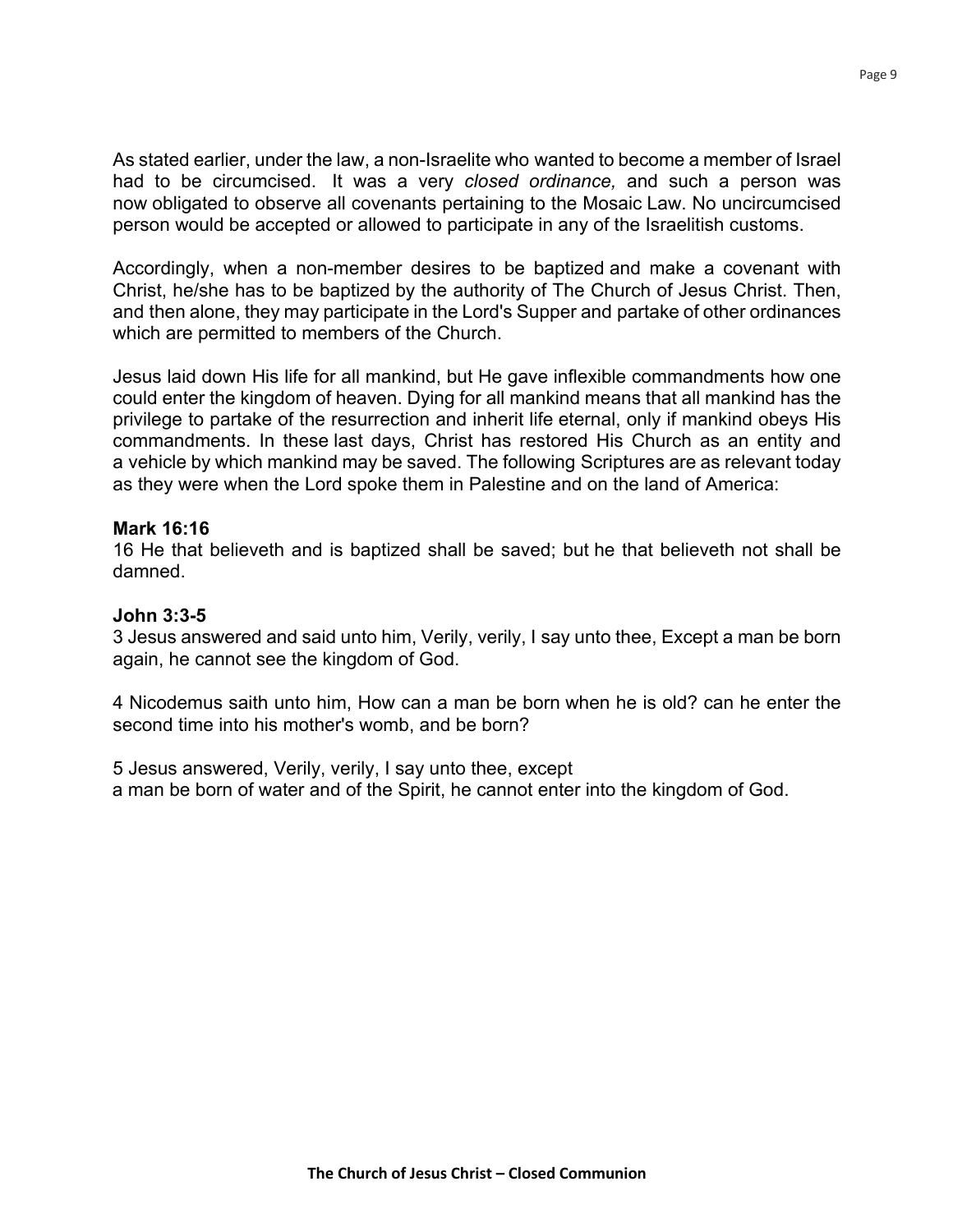#### MEMBERS OF ONE BODY

#### **1 Corinthians 12:12-26**

12 For as the body is one, and hath many members, and all the members of that one body, being many, are one body: so also is Christ.

13 For by one Spirit are we all baptized into one body, whether we be Jews or Gentiles, whether we be bond or free; and have been all made to drink into one Spirit.

14 For the body is not one member, but many.

15 If the foot shall say, Because I am not the hand, I am not of the body; is it therefore not of the body?

16 And if the ear shall say, Because I am not the eye, I am not of the body; is it therefore not of the body?

17 If the whole body were an eye, where were the hearing? If the whole were hearing, where were the smelling?

18 But now hath God set the members every one of them in the body, as it hath pleased him.

19 And if they were all one member, where were the body?

20 But now are they many members, yet but one body.

21 And the eye cannot say unto the hand, I have no need of thee: nor again the head to the feet, I have no need of you.

22 Nay, much more those members of the body, which seem to be more feeble, are necessary:

23 And those members of the body, which we think to be less honourable, upon these we bestow more abundant honour; and our uncomely parts have more abundant comeliness.

24 For our comely parts have no need: but God hath tempered the body together, having given more abundant honour to that part which lacked:

25 That there should be no schism in the body; but that the members should have the same care one for another. 26 And whether one member suffer, all the members suffer with it; or one member be honoured, all the members rejoice with it.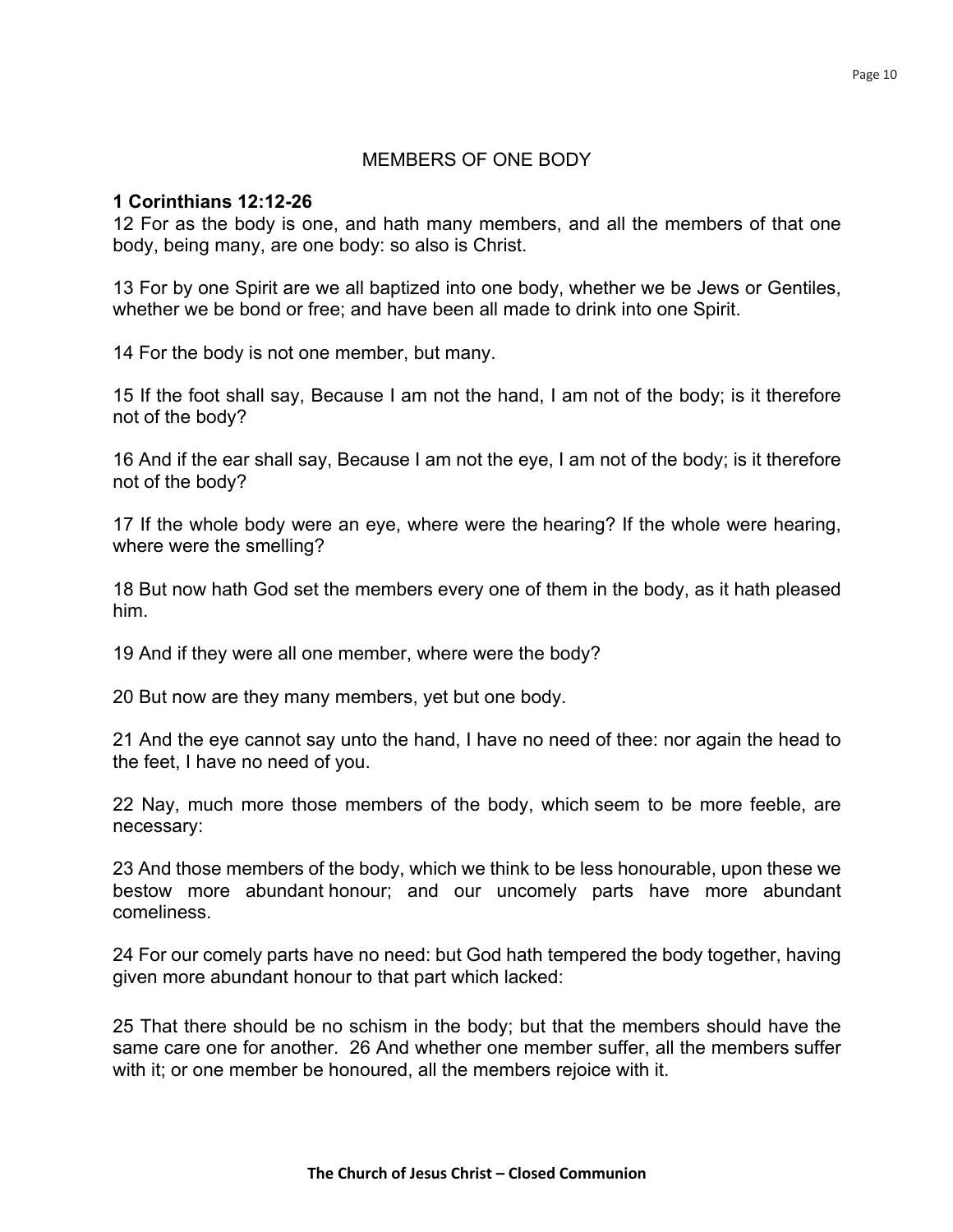27 Now ye are the body of Christ, and members in particular.

If The Church of Jesus Christ would allow non-members to partake of the Holy Communion, it would have to allow professing Christians who claim to have been baptized to become its members without being baptized by its authority. This would create a disorderly and confusing situation.

The Book of Mormon states that Alma the Elder baptized at the Waters of Mormon approximately 81 BC. From then on, believers in the coming of Christ were added to the Church by baptism. Hence, when Jesus appeared to the Nephites (3 Nephi ch.11 ff.), the *more righteous ones* were in all probability baptized persons. All of them, including Nephi, et al, were rebaptized because Christ had made His appearance on earth and established His Church, initiating the *Christian Dispensation* on the land of America.

Following are some passages of Scripture to support the theological argument that those to whom He administered the Sacrament must have been baptized members of the Church started by Alma, many years before His appearance to them.

#### **Mosiah 18:10-17**

10 Now I say unto you, if this be the desire of your hearts, what have you against being baptized in the name of the Lord, as a witness before him that ye have entered into a covenant with him, that ye will serve him and keep his commandments, that he may pour out his Spirit more abundantly upon you?

11 And now when the people had heard these words, they clapped their hands for joy, and exclaimed: This is the desire of our hearts.

12 And now it came to pass that Alma took Helam, he being one of the first, and went and stood forth in the water, and cried, saying: 0 Lord, pour out thy Spirit upon thy servant, that he may do this work with holiness of heart.

13 And when he had said these words, the Spirit of the Lord was upon him, and he said: Helam, I baptize thee, having authority from the Almighty God, as a testimony that ye have entered into a covenant to serve him until you are dead as to the mortal body; and may the Spirit of the Lord be poured out upon you; and may he grant unto you eternal life, through the redemption of Christ, whom he has prepared from the foundation of the world.

14 And after Alma had said these words, both Alma and Helam were buried in the water; and they arose and came forth out of the water rejoicing, being filled with the Spirit.

15 And again, Alma took another, and went forth a second time into the water, and baptized him according to the first, only he did not bury himself again in the water.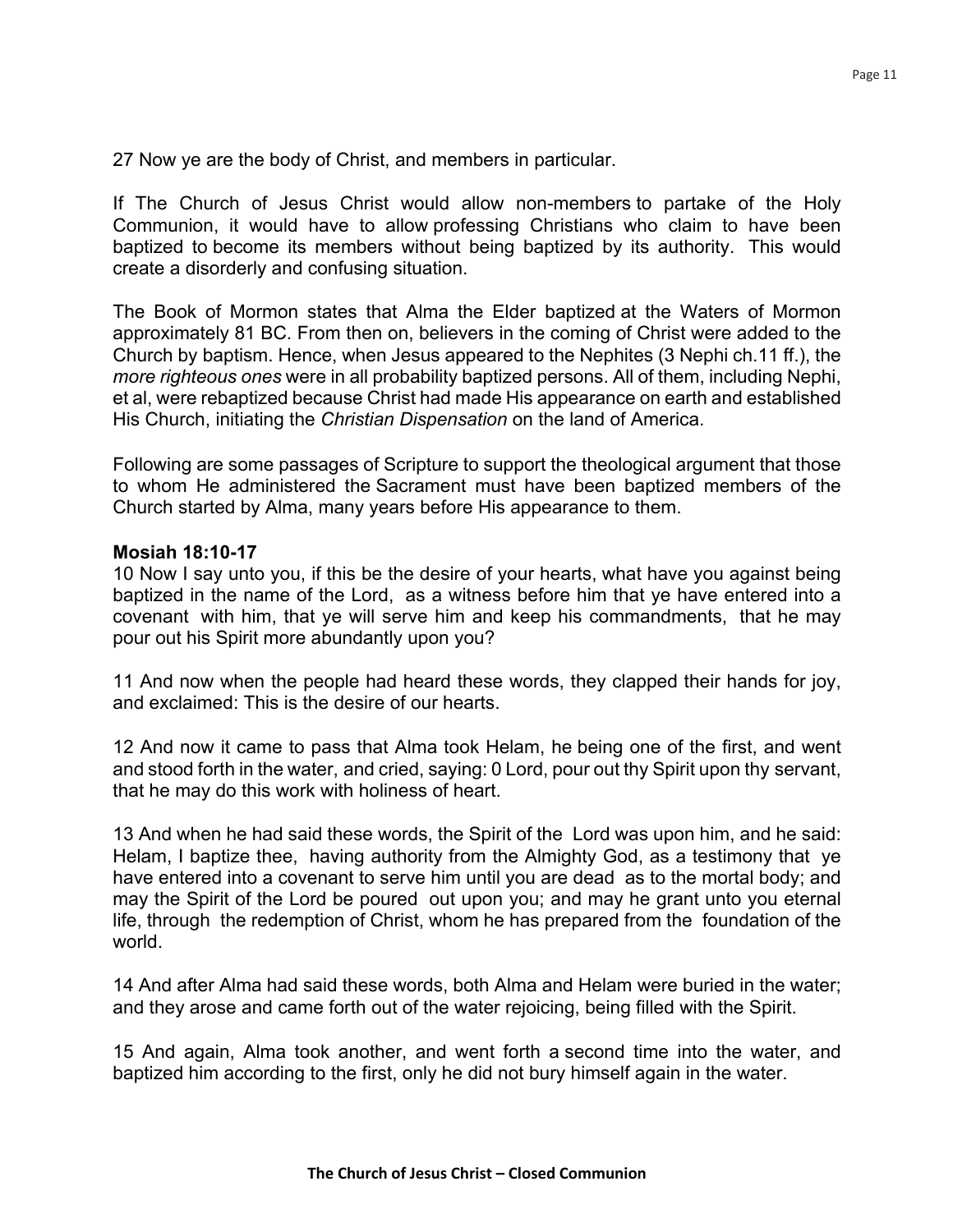16 And after this manner he did baptize every one that went forth to the place of Mormon; and they were in number about two hundred and four souls; yea, and they were baptized in the waters of Mormon, and were filled with the grace of God.

17 And they were called the church of God, or the church of Christ, from that time forward. And it came to pass that whosoever was baptized by the power and authority of God was added to his church.

## **Mosiah 25:17-18**

17 And it came to pass that after Alma had taught the people many things, and had made an end of speaking to them, that king Limhi was desirous that he might be baptized; and all his people were desirous that they might be baptized also.

18 Therefore, Alma did go forth into the water and did them after the manner he did his brethren in the waters of Mormon; yea, and as many as he did baptize did belong to the church of God; and this because of their belief on the words of Alma.

## **Mosiah 26:22**

22 For behold, this is my church; whosoever is baptized shall be baptized unto repentance. And whomsoever ye receive shall believe in my name; and him will I freely forgive.

## **Alma 4:4**

4 And they began to establish the church more fully; yea, and many were baptized in the waters of Sidon and were joined to the church of God; yea, they were baptized by the hand of Alma, who had been consecrated the high priest over the people of the church, by the hand of his father Alma.

## **Alma 4:5**

5 And it came to pass in the seventh year of the reign of the judges there were about three thousand five hundred souls that united themselves to the church of God and were baptized. And thus endeth the seventh year of the reign of the judges over the people of Nephi; and there was continual peace in all that time.

#### **Alma 6:2**

2 And it came to pass that whosoever did not belong to the church who repented of their sins were baptized unto repentance, and were received into the church.

## **Alma 7:14**

14 Now I say unto you that ye must repent, and be born again; for the Spirit saith if ye are not born again ye cannot inherit the kingdom of heaven; therefore come and be baptized unto repentance, that ye may be washed from your sins, that ye may have faith on the Lamb of God, who taketh away the sins of the world, who is mighty to save and to cleanse from all unrighteousness.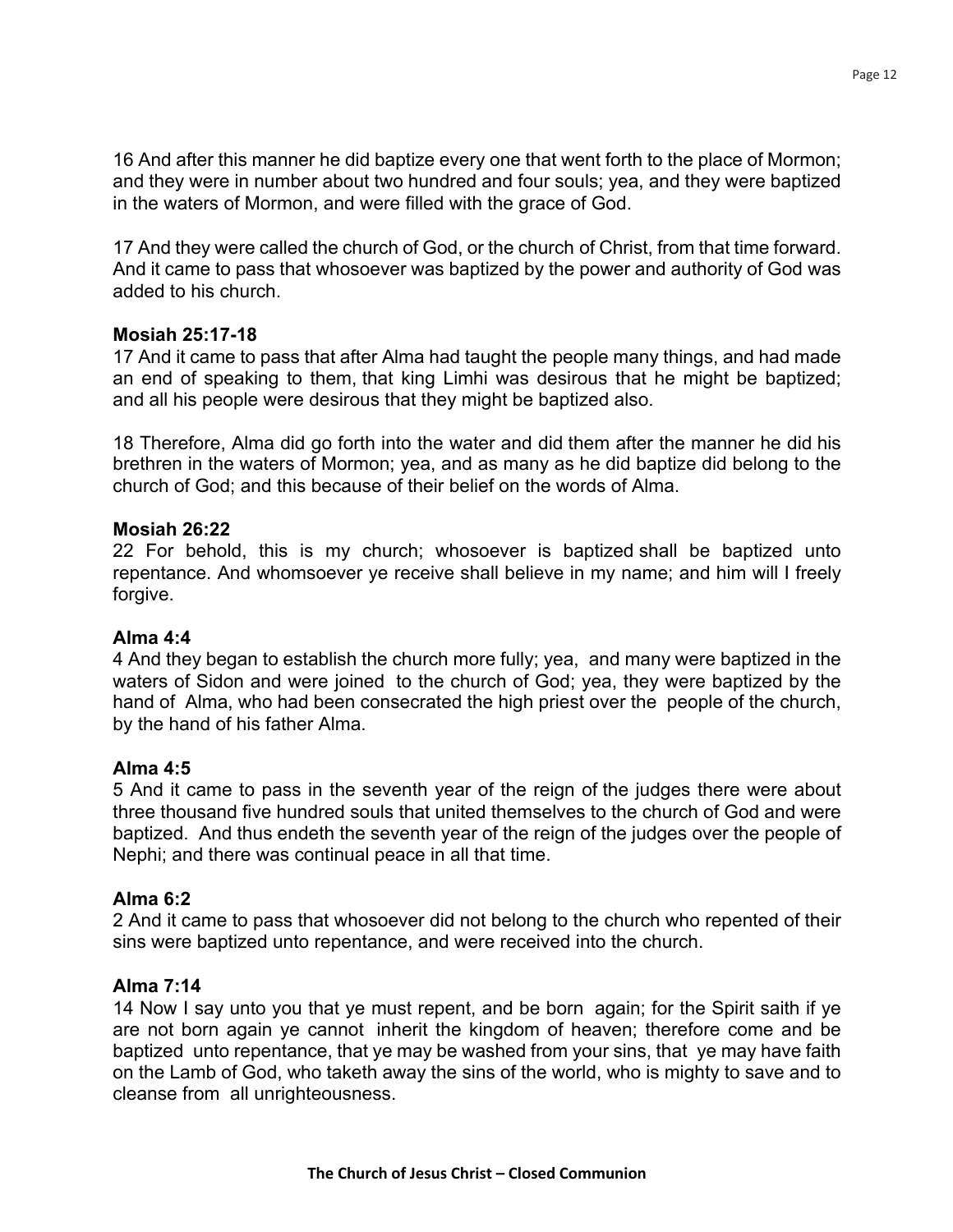### **Alma 8:5**

5 And it came to pass that the people came to him throughout all the borders of the land which was by the wilderness side. And they were baptized throughout all the land;

## **Alma 15:12-14**

12 And Alma baptized Zeezrom unto the Lord; and he began from that time forth to preach unto the people.

13 And Alma established a church in the land of Sidom, and consecrated priests and teachers in the land, to baptize unto the Lord whosoever were desirous to be baptized. 14 And it came to pass that they were many; for they did flock in from all the region round about Sidom, and were baptized.

## **Alma 19:35**

35 And it came to pass that there were many that did believe in their words; and as many as did believe were baptized; and they became a righteous people, and they did establish a church among them.

#### **Alma 49:30**

30 Yea, and there was continual peace among them, and exceedingly great prosperity in the church because of their heed and diligence which they gave unto the word of God, which was declared unto them by Helaman, and Shiblon, and Corianton, and Ammon and his brethren, yea, and by all those who had been ordained by the holy order of God, being baptized unto repentance, and sent forth to preach among the people.

#### **Alma 62:45-46**

45 Therefore, Helaman and his brethren went forth, and did declare the word of God with much power unto the convincing of many people of their wickedness, which did cause them to repent of their sins and to be baptized unto the Lord their God.

46 And it came to pass that they did establish again the church of God, throughout all the land.

#### **Helaman 3:24**

24 And it came to pass that in this same year there was exceedingly great prosperity in the church, insomuch that there were thousands who did join themselves unto the church and were baptized unto repentance.

#### **Helaman 5:17**

17 And it came to pass that they did preach with great power, insomuch that they did confound many of those dissenters who had gone over from the Nephites, insomuch that they came forth and did confess their sins and were baptized unto repentance, and immediately returned to the Nephites to endeavor to repair unto them the wrongs which they had done.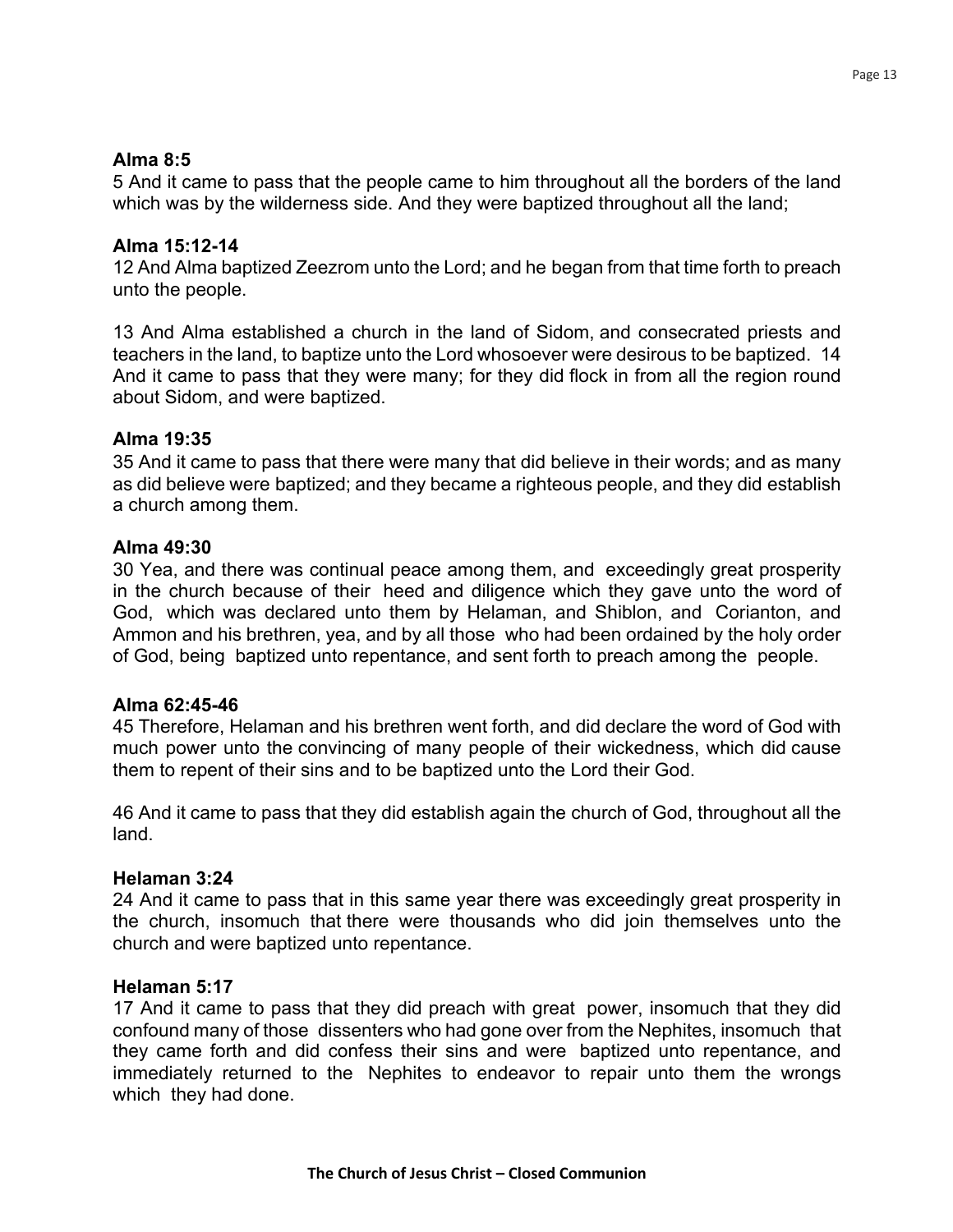19 Therefore they did speak unto the great astonishment of the Lamanites, to the convincing them, insomuch that there were eight thousand of the Lamanites who were in the land of Zarahemla and round about baptized unto repentance, and were convinced of the wickedness of the traditions of their fathers.

#### **Helaman 16:1**

1 And now, it came to pass that there were many who heard the words of Samuel, the Lamanite, which he spake upon the walls of the city. And as many as believed on his word went forth and sought for Nephi; and when they had come forth and found him they confessed unto him their sins and denied not, desiring that they might be baptized unto the Lord.

#### **Helaman 16:3-5**

3 Now when they saw that they could not hit him, there were many more who did believe on his words, insomuch that they went away unto Nephi to be baptized.

4 For behold, Nephi was baptizing, and prophesying, and preaching, crying repentance unto the people, showing signs and wonders, working miracles among the people, that they might know that the Christ must shortly come

5 Telling them of things which must shortly come, that they might know and remember at the time of their coming that they had been made known unto them beforehand, to the intent that they might believe; therefore as many as believed on the words of Samuel went forth unto him to be baptized, for they came repenting and confessing their sins.

#### **3 Nephi 7:24-26**

24 Now I would have you to remember also, that there were none who were brought unto repentance who were not baptized with water.

25 Therefore, there were ordained of Nephi, men unto this ministry, that all such as should come unto them should be baptized with water, and this as a witness and a testimony before God, and unto the people, that they had repented and received a remission of their sins.

26 And there were many in the commencement of this year that were baptized unto repentance; and thus the more part of the year did pass away.

#### **3 Nephi 9:20**

20 And ye shall offer for a sacrifice unto me a broken heart and a contrite spirit. And whoso cometh unto me with a broken heart and a contrite spirit, him will I baptize with fire and with the Holy Ghost, even as the Lamanites, because of their faith in me at the time of their conversion, were baptized with fire and with the Holy Ghost, and they knew it not.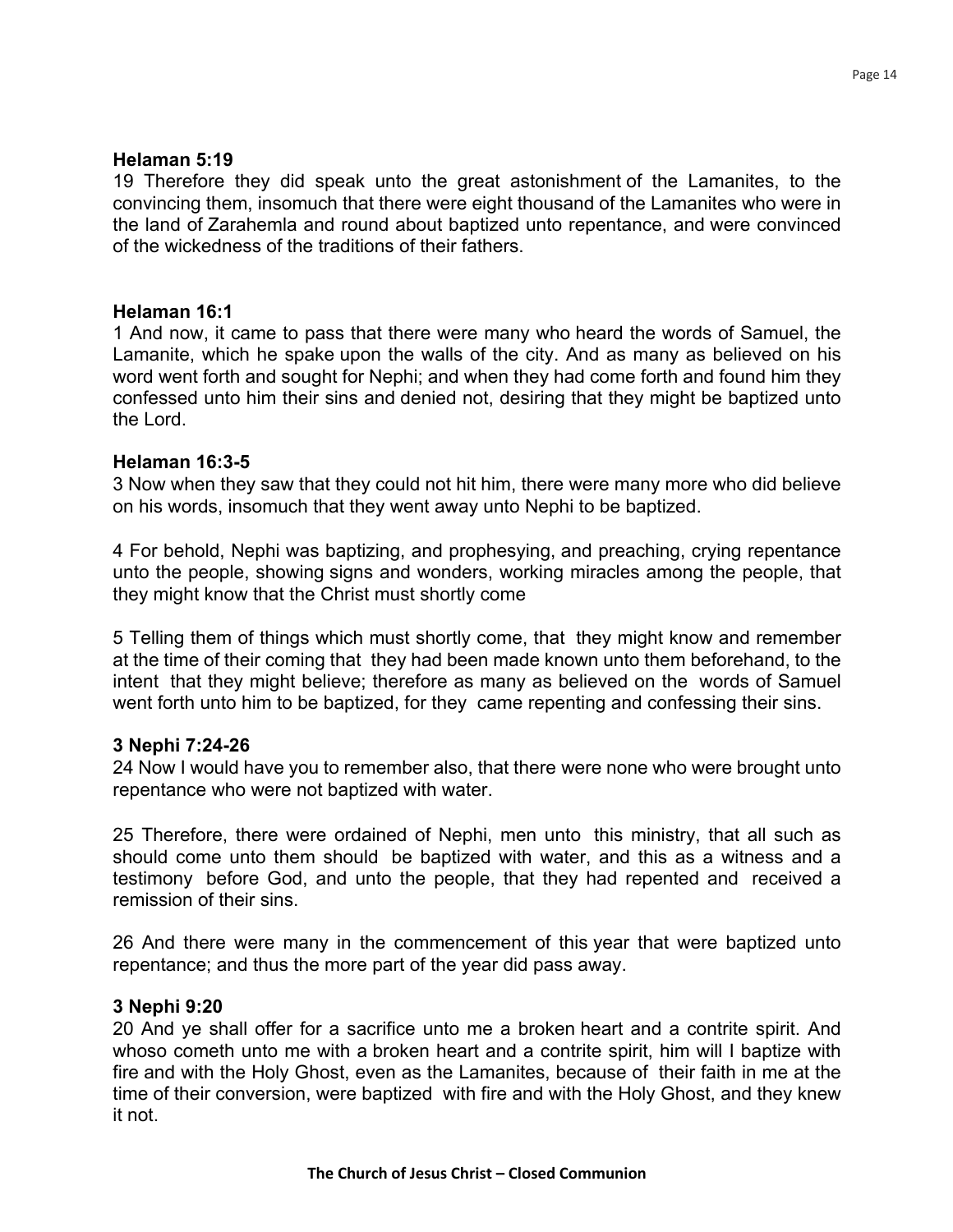years of a *Peaceful Reign* condition where no economic class distinction existed. The beginning of an apostasy occurred when pride entered among them. Consequently, many churches were established which immediately changed the ordinances of the Gospel to accommodate their own selfish interests. Foremost among these changes was the total disregard for the sanctity of the Sacrament. It is recorded:

## **4 Nephi vv. 27-28**

27 And it came to pass that when two hundred and ten years had passed away there were many churches in the land; yea, there were many churches which professed to know the Christ, and yet they did deny the more parts of his gospel, insomuch that they did receive all manner of wickedness, and did administer that which was sacred unto him to whom it had been forbidden because of unworthiness.

28 And this church did multiply exceedingly because of iniquity, and because of the power of Satan who did get hold upon their hearts.

It is logical to assume that the 27th verse (above) is referring to the Lord's Supper which was being administered indiscriminately, by an apostate church (or churches).

There are many churches, since the Restoration of the Gospel, which claim authority to administer the ordinances of the Gospel. This begs the relevant question, "Which church has the true, divine authority to administer the ordinances of the Gospel, including the Lord's Supper?" The answer is found in the Book of Mormon:

## **3 Nephi 27:7-8**

7 Therefore, whatsoever ye shall do, ye shall do it in my name; therefore ye shall call the church in my name; and ye shall call upon the Father in my name that he will bless the church for my sake.

8 And how be it my church save it be called in my name? For if a church be called in Moses' name then it be Moses' church; or if it be called in the name of a man then it be the church of a man; but if it be called in my name then it is my church, if it so be that they are built upon my gospel.